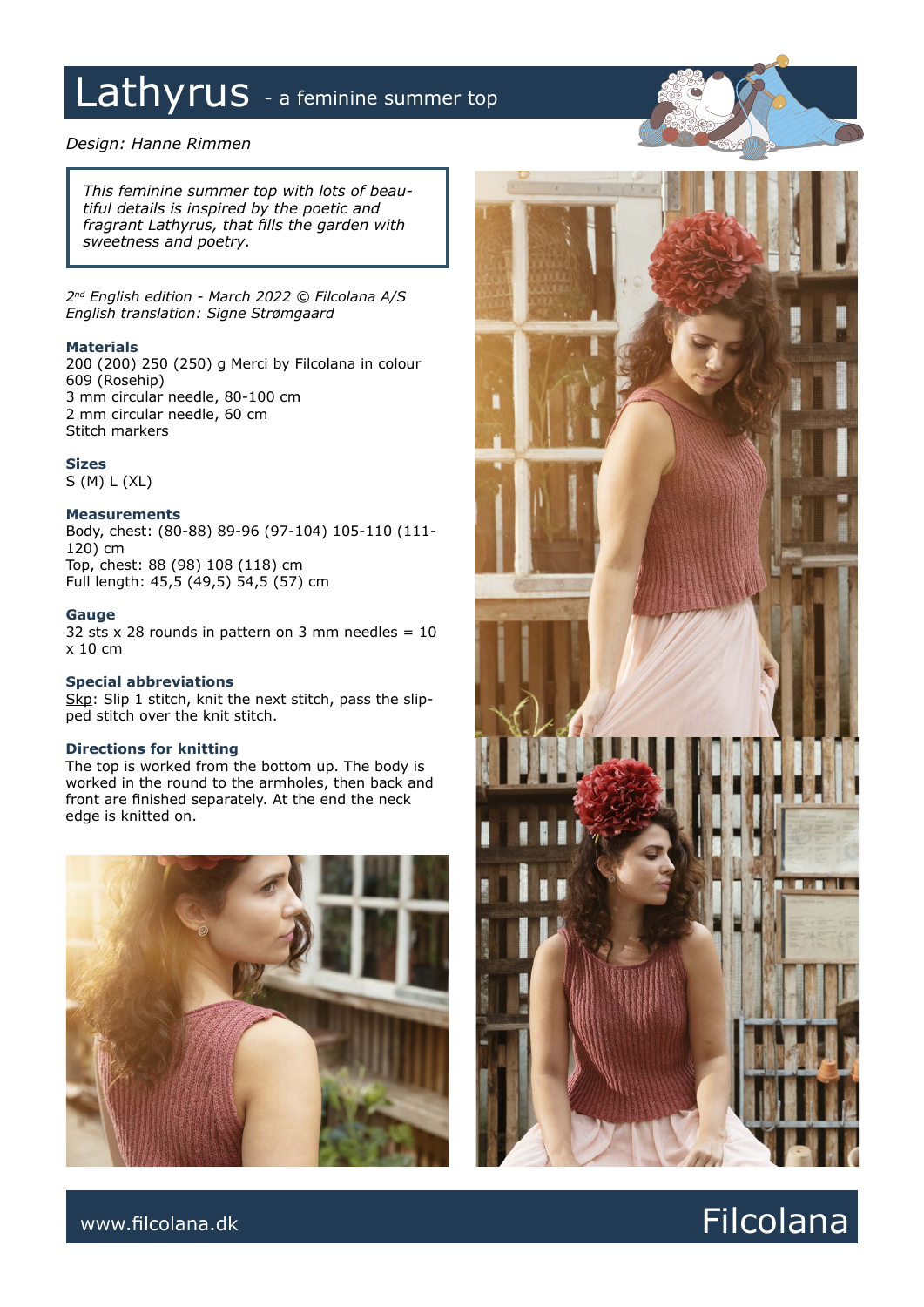## Lathyrus extending the contract of the contract of the contract of the contract of the contract of the contract of the contract of the contract of the contract of the contract of the contract of the contract of the contrac

### **Read before beginning**

If you would like the body to be longer, the desired extra length can be added before the waist shaping Chart B is worked.

### **Body**

Cast on 315 (351) 387 (423) sts on a 3 mm circular needle. Join in the round and place a marker for the beginning of the round.

Work 8 (8) 10 (10) rounds as follows: \*K2, p2, k2, p3\*, repeat from \* to \* to end of round.

**Next round:** \*K2, p2, k2, p2tog, p1 \*, repeat from \* to \* to end of round.

There are now a total of 280 (312) 344 (376) sts on the needle.

Place a marker after 140 (156) 172 (188) sts to mark the front and back.

Work 12 (16) 20 (24) rounds in pattern according to Chart A.

Continue in the round in pattern according to Chart A, while at the same time working waist shaping according to Chart B as follows: \*Work in pattern to 14 sts before marker, continue in pattern according to Chart A, while following Chart B at the same time across the next 30 sts $*$ , repeat from  $*$  to  $*$  once more (the last 16 sts are part of the next round). Work all the rows of Chart B as established, then work 8 (10) 14 (14) rounds in pattern according to Chart A.

Bind off for the armholes on the next round as follows: Bind off 8 (8) 12 (12) sts, work 126 (142) 150 (166) sts in pattern, bind off 14 (14) 22 (22) sts, work 126 (142) 150 (166) sts in pattern, bind off the last 6 (6) 10 (10) sts of the round. Remove markers.

Work back and forth across the 126 (142) 150 (166) sts for the front.

**Row 1 (RS):** \*K2, p2\*, repeat from \* to \* for a total of 12 (12) 16 (16) sts, k1, place marker, k1, work in pattern to the last 14 (14) 18 (18) sts, k1, place marker, k1, \*p2, k2\*, repeat from  $*$  to  $*$  to end of row.



**Row 2 (WS):** Work the sts as they present (knit the knit sts, purl the purl sts).

**Row 3 - decreases:** Work the sts as they present to the first marker, skp, work in pattern to 2 sts before second marker, k2tog, work the sts as the present to end of row.

Work decreases as established every RS row a total of 21 (25) 23 (28) times.

At the same time, divide the front when the armhole measures 10 (12) 12 (13) cm from where the sts were bound off as follows: Bind off the centre 30 (38) 42 (48) sts.

Finish each side separately.



**Chart A**

### www.filcolana.dk **Filcolana.dk** and the state of the state of the state of the state of the state of the state of the state of the state of the state of the state of the state of the state of the state of the state of the